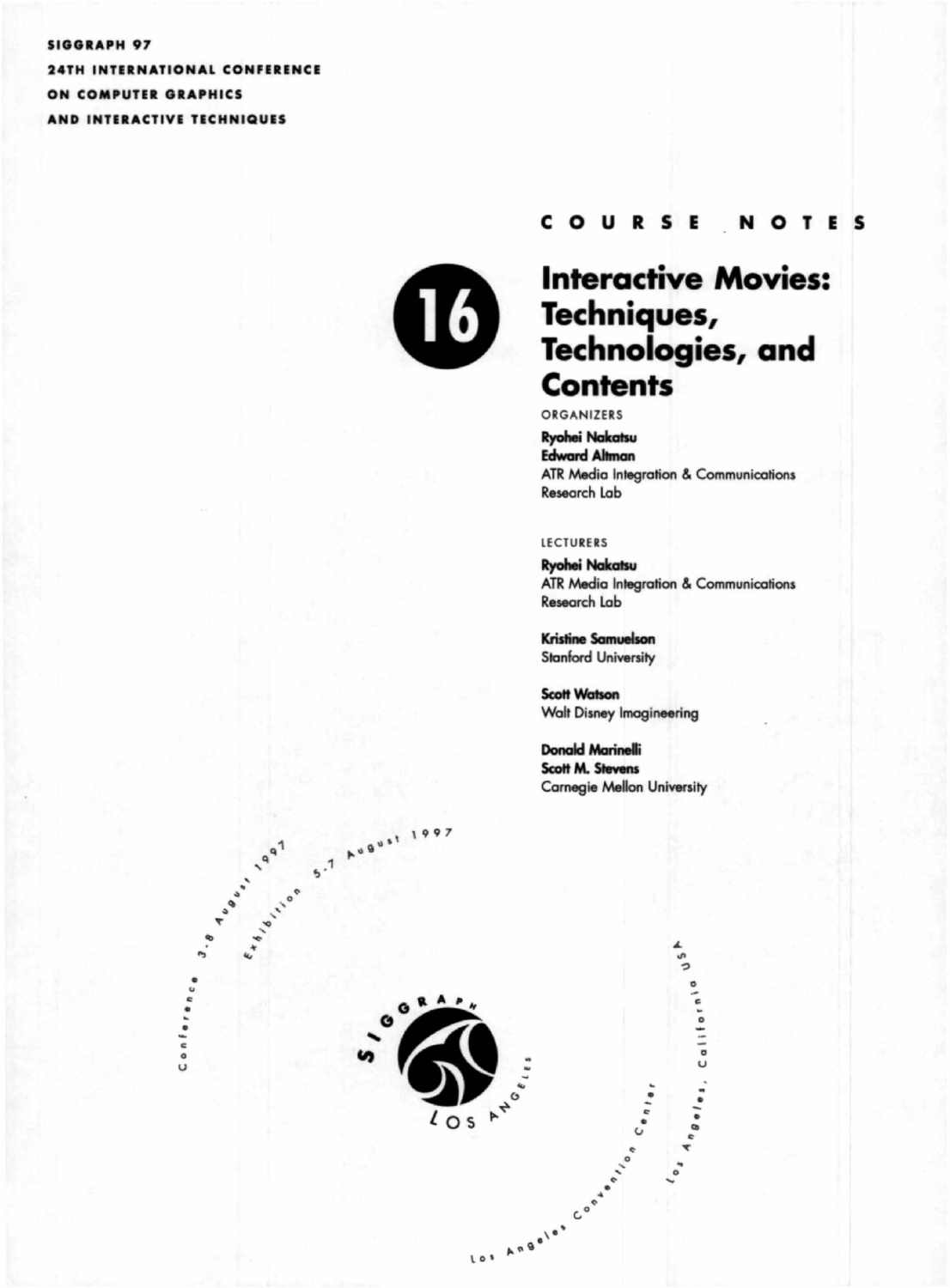SIGGRAPH '97 Tutorial Course #16

## **Interactive Movies: Techniques, Technology and Content**

**Course Notes** 

#### **Course Organizers**

Ryohei Nakatsu and Edward J Altman ATR Media Integration & Communications Research Laboratories

#### **Lecturers**

Ryohei Nakatsu ATR Media Integration & Communications Research Laboratories

> **Kristine Samuelson** Stanford University

**Scott Watson** Walt Disney Imagineering

Donald Marinelli Carnegie Mellon University

**Scott M Stevens** Carnegie Mellon University

Naoko Tosa ATR Media Integration & Communications Research Laboratories

#### **Course Abstract**

The concept of interactive movies has existed for a long time, but only recently has the computer technology developed sufficient tools to support complex forms of interactivity Recent advances in computer graphics modelling, natural language generation, role playing games, and networked virtual reality environments provide the technological base for integration with well established cinematic techniques for the creation of empathy The convergence of various cinematic techniques and software technologies from telecommunications, entertainment, and amusement areas creates a new paradigm for interactivity in movies. This course will give the audience knowledge of individual technologies necessary for creating interactive movies, and illustrate the integration of these technologies to realize this new type of entertainment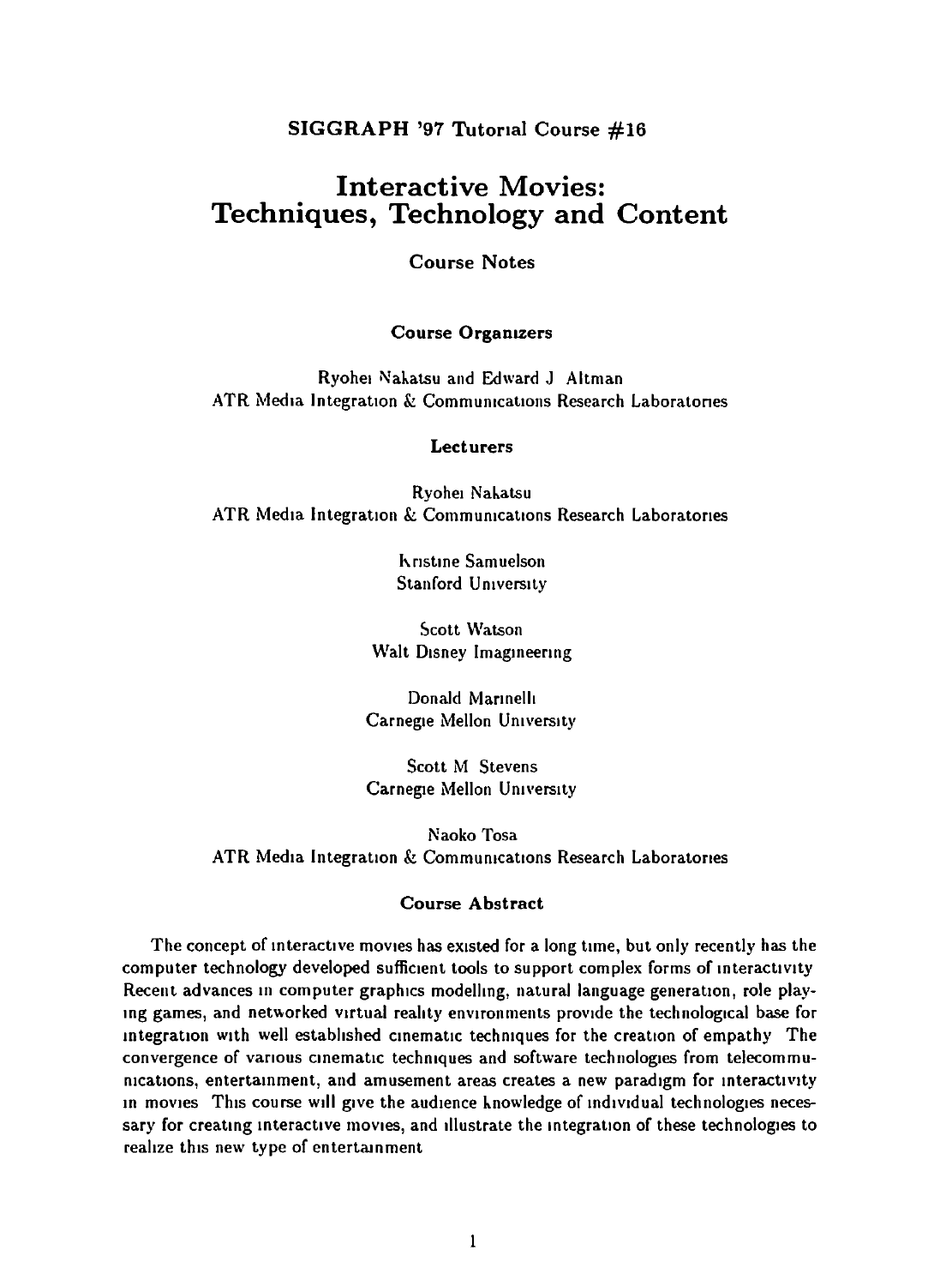### TABLE OF CONTENTS

| Abstract                                                             | $0 - 01$  |
|----------------------------------------------------------------------|-----------|
| Lecturer Biographies                                                 | $0 - 03$  |
| Contact Information                                                  | $0 - 05$  |
| Course Introduction and Overview $-$ R Nakatsu, and E Altman         | $0 - 06$  |
| Session 1: Introduction to Interactive Movies — Ryohei Nakatsu and   |           |
| <b>Edward Altman</b>                                                 |           |
| Notes "Interactive Movies Techniques Technologies and Content,"      |           |
| E Altman and R Nakatsu                                               | $1 - 01$  |
| <i>Notes</i> "Interactive Movies as Future Media"                    |           |
| R Nakatsu                                                            | $1 - 09$  |
| Session 2. Connecting with the Moment Emotion and Empathy in Film    |           |
| — Kristine Samuelson                                                 |           |
| Notes "Connecting with the Moment."                                  |           |
| <b>h</b> Samuelson                                                   | $2 - 01$  |
| <b>Notes</b> Extended Outline.                                       |           |
| <b>h</b> Samuelson                                                   | $2 - 02$  |
| Notes References,                                                    |           |
| <b>h</b> Samuelson                                                   | $2 - 0.1$ |
| Session 3. Generation of Interactive Stories – Scott Watson          |           |
| Notes "Scripting Languages for Interactive Movies",                  |           |
| S Watson                                                             | $3-01$    |
| Session 4 Interactions between Audience and Actors — Don Marinelli   |           |
| and Scott Stevens                                                    |           |
| <i>Notes</i> "Interactive Movies",                                   |           |
| D Marinelli and S Stevens                                            | $4 - 01$  |
| Session 5. Generation of Interactive Movie Actors - Naoko Tosa       |           |
| Notes "Creating a Movie World with Autonomous Actors that Respond to |           |
| Emotions",                                                           |           |
| N Tosa and R Nakatsu                                                 | $5-01$    |
| <i>Notes</i> "The Esthetics of Artificial Life"                      |           |
| N Tosa and R Nakatsu                                                 | $5 - 18$  |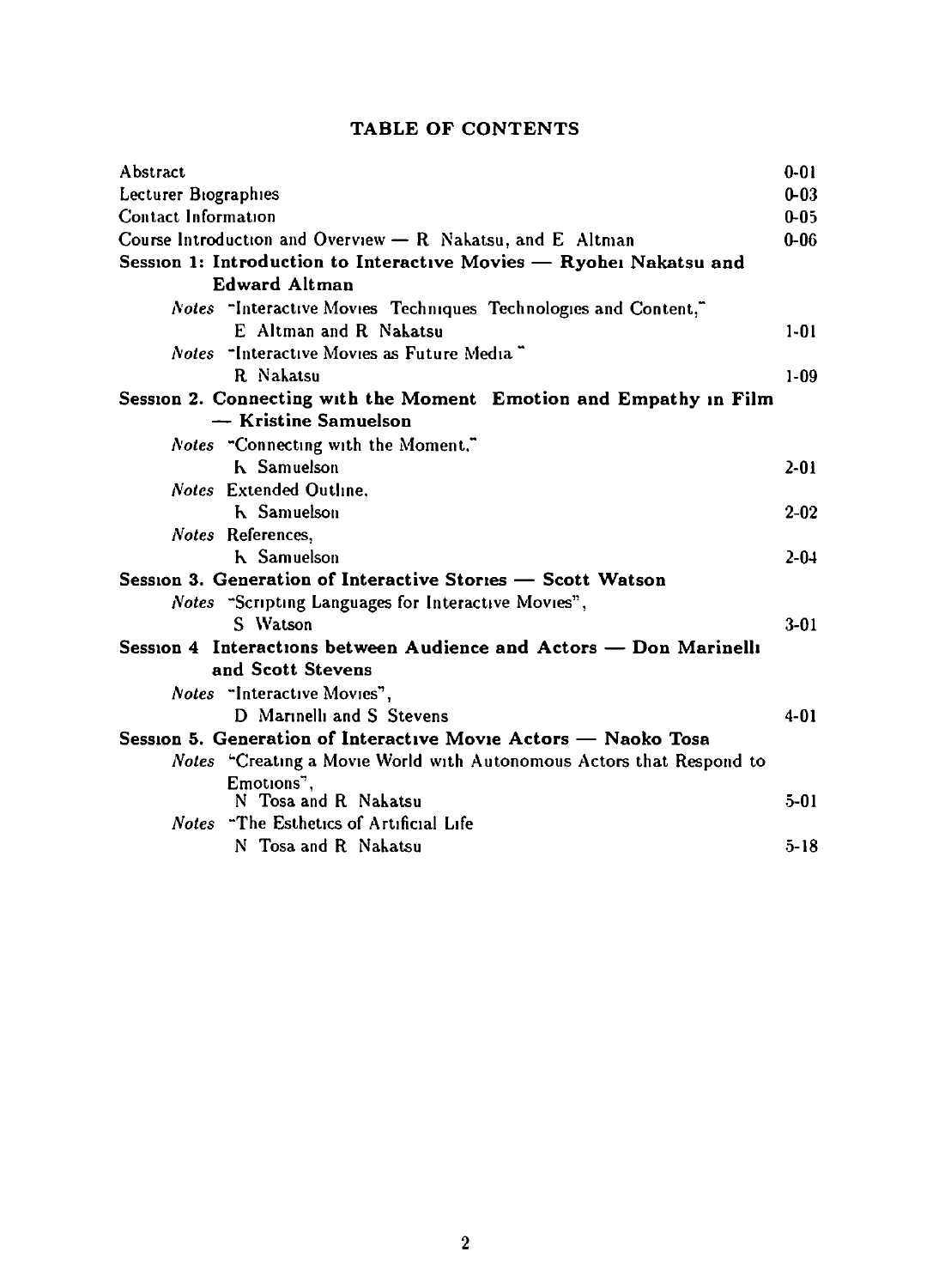#### Lecturer and Organizer Biographies

**Ryohei Nakatsu** (Lecturer and Organizer) received his B S M S and Ph D degrees in electronic engineering from Kyoto University in 1969 1971 and 1982 respectively After joining NTT in 1971 he mainly worked on speech recognition technology. Since 1994 he has been with ATR (Advanced Telecommunications Research Institute) and currently is the president of the ATR Media Integration & Communications Research Laboratories His research interests include emotion extraction from speech and facial images emotion recognition, nonverbal communications, and integration of multi-modalities in communications He is a member of the IEEE, the Institute of Electronics Information and Communication Engineers Japan (IEICE-J) as well as the Acoustical Society of Japan

**Edward Altman** (Organizer) is a visiting researcher in the Human Communication Science Department at the ATR Media Integration & Communications Research Laboratories. He completed his Ph D in computer vision at the University of Illinois in 1991 and completed one year of postdoctoral research at the Beckman Institute before moving to Japan His major research interests are in interactive graphics, visualization of complex systems, and the representation of nonverbal interactions in human communication using nonlinear dynamics models

Kristine Samuelson (Lecturer) is the Director of the Documentary Film and Video program in the Department of Communication at Stanford University She has been a professor at Stanford for the last fourteen years and has received a Dean s Award for Distinguished Teaching As a filmmaker, Ms Samuelson has been nominated for an Academy Award and has screened her work worldwide Screenings include the Sundance Film Festival British Short Film Festival, San Francisco International Film Festival, Montreal Festival des Films sur l Art, and New York Museum of Modern Art Currently, Ms Samuelson is the 1996 McNamara Faculty Fellow at Stanford and is editing a video work entitled "Ocean of Storms"

Scott Watson (Lecturer) is Walt Disney Imagineering s VR Studio Technology Director and Creative Technology's Chief Computer Scientist Scott has worked with computers since he was a kid In his college days, Scott wrote multi-tasking OSs, device drivers, cross compilers and RF communications stacks as a day job Upon joining Disney's R&D department, his first assignment was to write the control software for the "Indiana Jones Ride Vehicle " An eclectic spectrum of projects has followed Examples range from creating audio and image processing technology for theme-park films to helping design a computer keyboard for dolphins Since the beginning of Disney's exploration of Virtual Reality, Scott has been at the heart of the technology and is the principal designer of the "Disney\*Vision Player" Disney\*Vision is an interactive VR story development system that supports real-time Disney quality animation and the SAL scripting language

Don Marinelli (Lecturer) is Co-Director of the new Entertainment Technology Center in Carnegie Mellon University s School of Computer Science He is also a tenured Associate Professor of Drama and Arts Management in the College of Fine Arts and the H J Heinz III School of Public Policy and Management Prior to accepting the position in the School of Computer Science, Dr Marinelli was the Associate Head of CMUs Drama Department for fourteen years where he teaches theater history critical writing, and arts management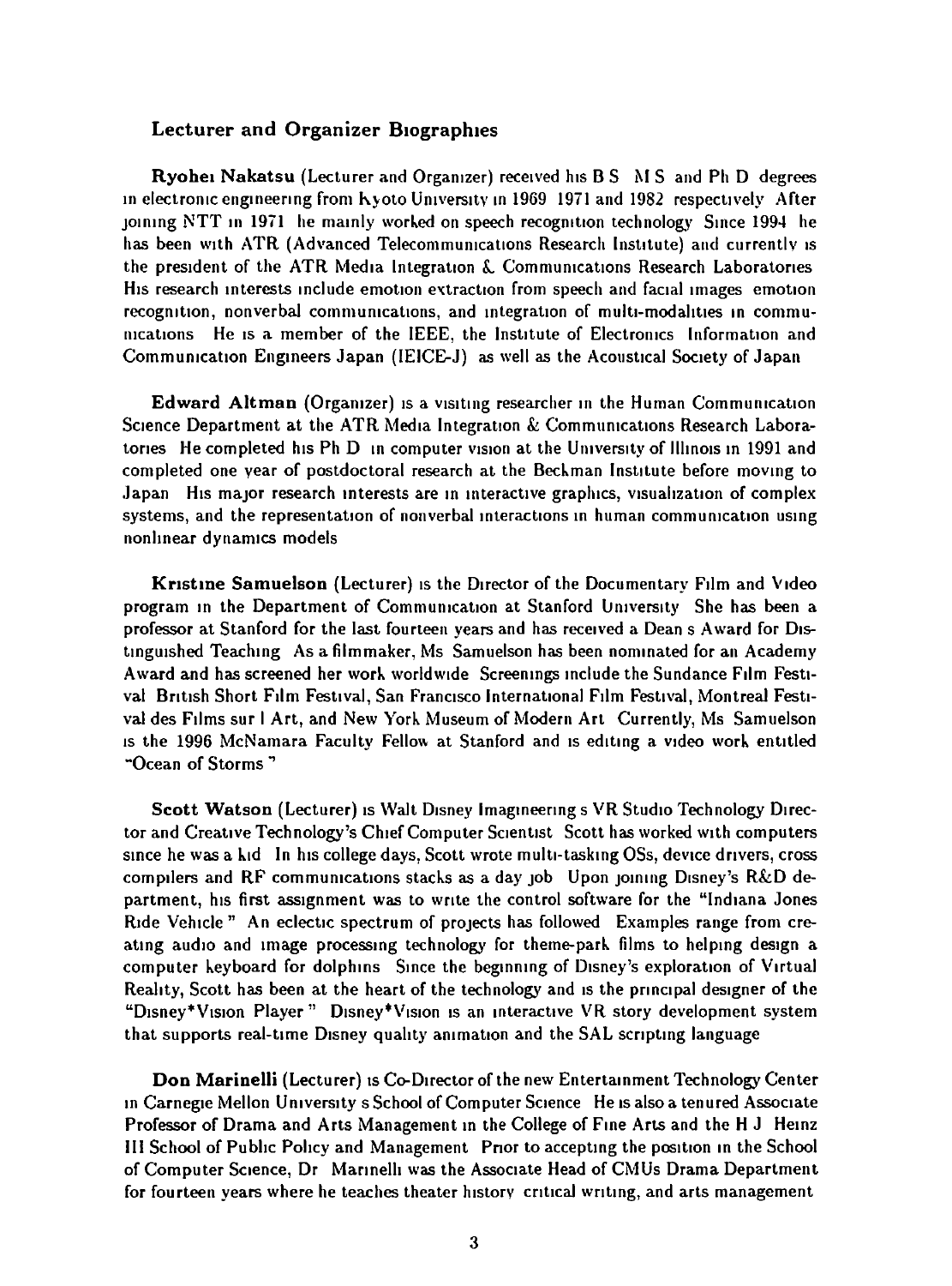CMU Drama IS the oldest degree-grantmg drama program m Amenca He IS also Ed1tor of the Dramaturgical Sourcebook Senes developed by CMU Press and Sm1th & Kraus Publishers Dr Marinelli co-founded CMUs Master of Arts Management program, as well as the joint MFA graduate acting program between Carnegie Mellon University and the Moscow Art Theater School-Studio of Russia

Scott Stevens (Lecturer) is Co-Director of the Entertainment Technology Center and Senior Systems Scientist in the School of Computer Science, Carnegie Mellon University He was for ten years Semor Member of the Techmcal Staff at the Software Engmeermg Institute (SEI), CMU, Adjunct Research Scientist in the Department of Computer Science, CMU, and is a charter member of CMU's Human-Computer Interaction Institute He has been involved with pioneering multimedia research and development for over twenty years

Naoko Tosa (Lecturer) is a Media Artist & Researcher in the ATR Media Integration & Communications Research Laboratories She is also a lecturer in the Dept of Imaging Arts and Sciences, Musashino Art University Her major research area is Art and Technology where she is working on the creation of film  $\&$  video, computer graphics animations, and interactive arts Her recent work includes the Neuro-Baby project, an autonomous computer agent with automatic facial expression and behavior synthesis that can respond to human voice by recognizing emotions and feelings Her work was exhibited at the Museum of Modern Art (New York), Metropolitan Art Museum, SIGGRAPH, ARS ELECTRONICA, Long Beach Museum, and other locations worldwide Also, her works are collected at The Japan Foundation, American Film Association, Japan Film Culture Center, Nagoya Prefectural Modern Art Museum Japan, and other institutions in Japan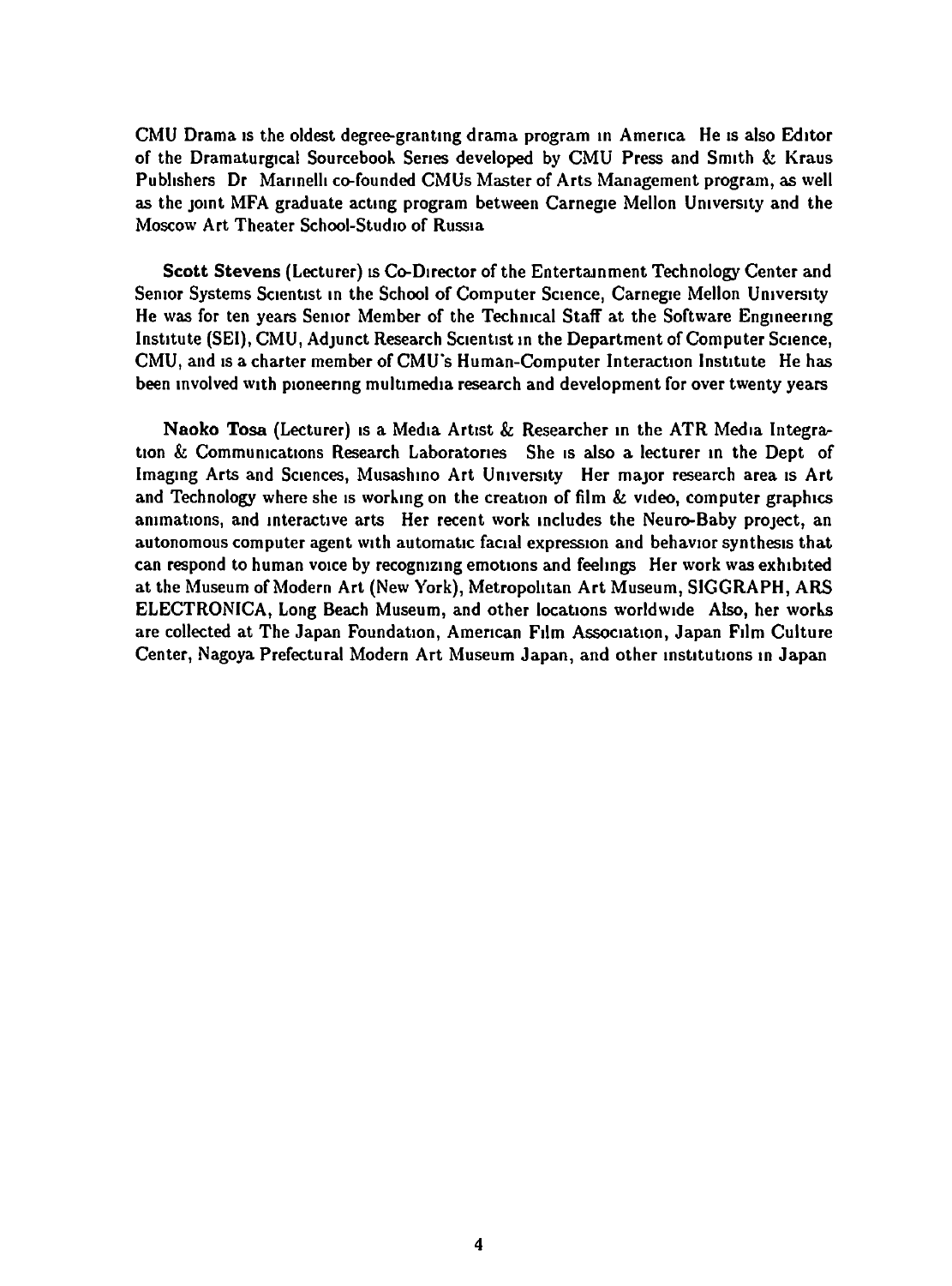#### Contact Information

Rvohei Nakatsu **President** ATR Media Integration & Communications Research Laboratories 2-2 Hikaridai Seika-cho Soraku-gun, Kyoto, 619-02 Japan phone  $+81-774-95-1400$  fax  $+81-774-95-1408$ , email *nakatsu@mic atr co ip* 

Edward Altman ATR Media Integration & Communications Research Laboratories 2-2 Hikaridai, Seika-cho Soraku-gun, h.yoto, 619-02 Japan phone +81-774-95-1484, fax +81-i74-95-1408, email *altrnan@mrc atr co JP* 

**hristine Samuelson** Professor and Director of the Film & Television Program Dept of Communication, Stanford University Bldg 120 Room 110, Stanford, CA 94305-2050 phone 415-723-09-13, fax 415-725-2472, email *samuelso@leland stanford edu* 

Scott Watson Walt Disney Imagineering 1401 Flower St , Glendale, CA 91221 phone 818-544-6551, email *scott@disney com* 

Donald Marinelli Assoctate Professor of Drama and Arts Management Department of Drama, College of Fme Arts, Room 108 Carnegie Mellon University P1ttsburgh, PA 15213-3890 phone 412-268-2396, fax 412-621-0281 ema1l *dm2/@andrew emu edu* 

Scott M Stevens Principle Investigator-Informedia DVL Human-Computer Interaction Institute School of Computer Science Carnegie Mellon University 5000 Forbes A venue P1ttsburgh, PA 15213-3891 phone 412-268-7796, fax 412-268-5758, ema1l *sms@cs emu edu* 

Naoko Tosa V1s1tmg Art1st ATR Media Integration  $\&$  Communications Research Laboratories 2-2 Hikaridai, Seika-cho, Soraku-gun, Kyoto, 619-02 Japan phone +81-774-95-1427, fax +81-774-95-1408, ema1l *tosa@mrc atr co JP*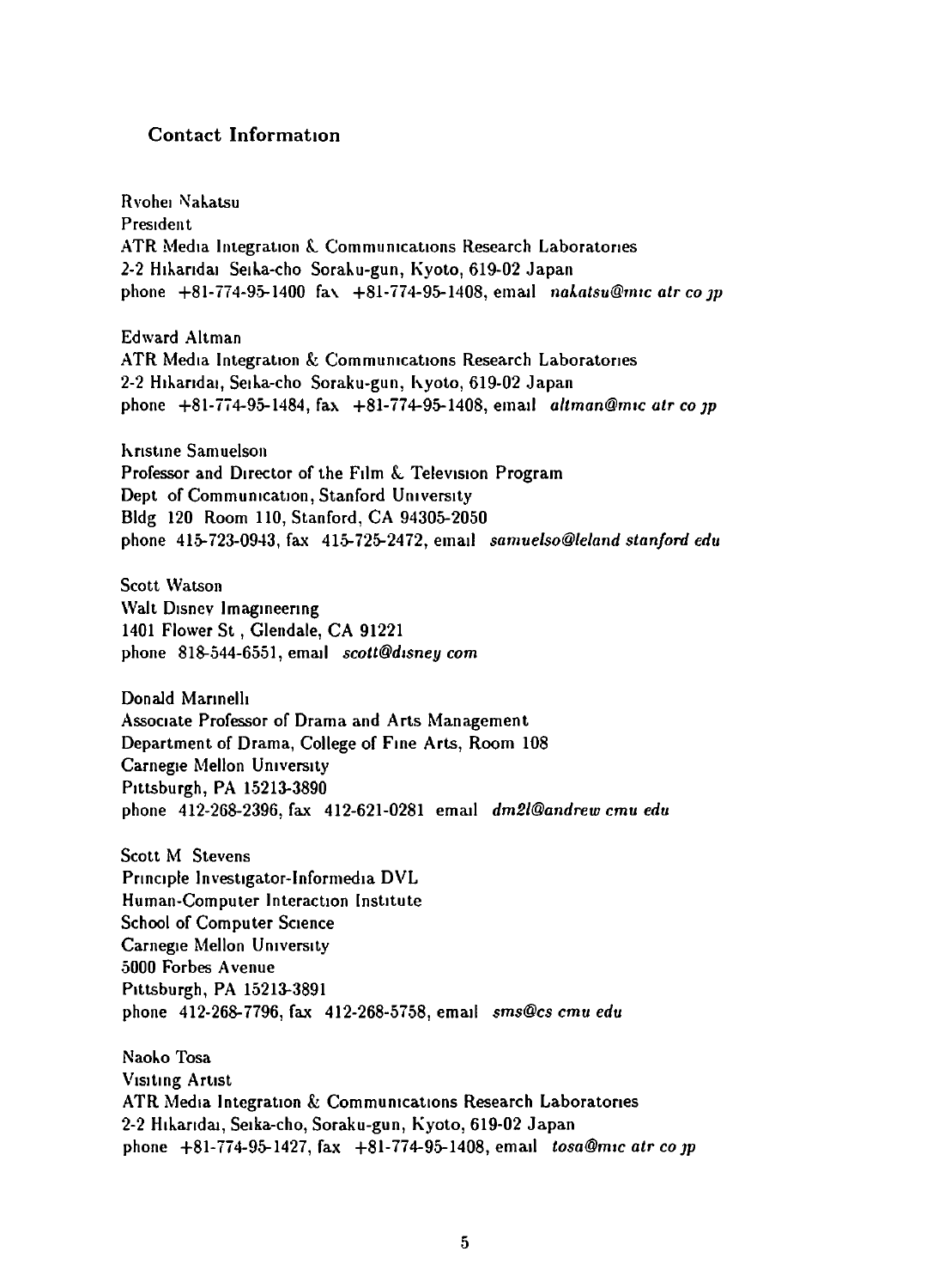#### Course Introduction and Overview Ryohei Nakatsu and Edward Altman

The evolution of the movie industry from an analog format to a digital format enables new kinds of interactivity with movies The objective of this course is to demonstrate how the techniques technology and know how of traditional movies are being transformed and applied in the emerging digital film medium The interactivity of the digital medium provides new opportunities for movie making, so we will examine both the current technologies as well as emerging trends in research from virtual reality, human-computer interaction, interactive art, role playing games, etc.

Rather than looking at how we can add interaction to traditional movies, we consider how the digital medium provides opportunities for new forms of interaction The key idea Is that interaction should be used to enhance the story telling function of the movie To do this, it is important to understand the evolution of the movie industry in terms of cinematic techniques, software technology, and compelling content as well as their transformations into interactive movies

The lecturers in this course are pioneers in this new area or have long experience in producing movies Therefore they will be able to give the audience the knowledge necessary to produce interactive movies The lectures include such important and interesting issues as the empathy mechanism in human behavior the basic architecture of an interactive movie system interactive story generation techniques, interactive CG character generation technologies, and interaction technologies including speech recognition technologies and gesture recognition technologies

Introduction to Interactive Movies (Ryohei Nakatsu and Edward Altman) Interactive movies are one aspect of a new type of media arising from the convergence of multimedia technologies, virtual reality technologies and AI technologies. The realization of this new media is expected to be derived from extensions of present trends in the areas of telecommunications, entertainment, and amusement Although the types of content which will eventually be produced from this convergence are hard to predict, it is already clear from the popularity of role playing games and networked virtual reality environments that the dynamics of social and emotional interactions will play an important role in the development of new content in this emerging media

Connecting with the Moment Emotion and Empathy in Film (Kristine Samuelson): This presentation considers the ways in which cinematic techniques create an emotional response in audiences Such responses occur in reaction to individual shots, as well as to the sequencing and relationships of groupings of shots These image chains, augmented by aural elements convey both the 'text" of the story as well as the "music" of the cinematic composition Particular attention will be given to examining how these structural elements are used to draw audiences into a media work. Possible choices for the "point of view" and the effect of that choice on the sense of connection by the audience will also be considered Selected film clips will be used to examine how these elements are utilized in editing and reinforced by sound design

Generation of Interactive Stories - (Scott Watson). The making of Disney s "Toy Story" shows how a digital movie may be treated as a kind of software program The creation of interactive movies is facilitated by the design of characters with personalities and behaviors which can be manipulated The lecture, "Generation of Interactive Stories"